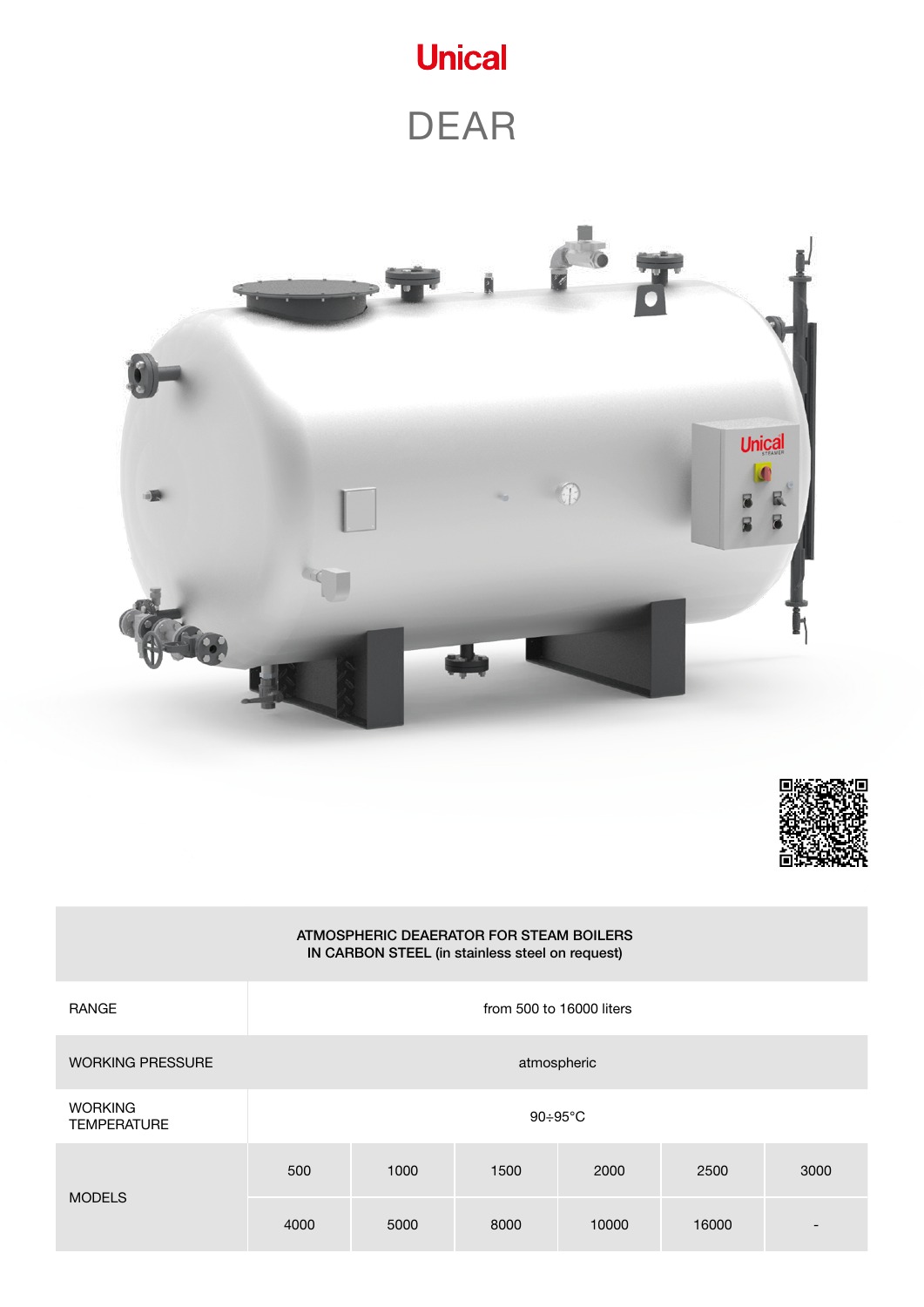The atmospheric deaerator is a steam heated feed water tank necessary for a (partial) deaeration process.

The steam, necessary to reduce the quantity of dissolved gases in the water, is injected through a sparging tube positioned in the lower part of the tank.

The steam injection is controlled, by an electromechanical thermostat set to the temperature of 95°C.

Execution in horizontal cylindrical shape, with convex end-plates, and mounted on a stable steel support device designed for installing at proper height to avoid the cavitation phenomenon. Complete with an electronic water level management system and related alarms (low and high levels).

Insulated with high-density rockwool and covered with embossed aluminum foil.

### **Standard-production equipment:**

- Deaerator tank made of steel
- Automatic steam injection system
- **Magnetic level indicator**
- Probes for water level control
- Inlet water line with pneumatic valve and filter
- Condensate return inlet
- Air vent
- **Overflow**
- Drain valve
- **Thermometer**
- Degassed water drawing group
- Electric panel board IP55.

## MAIN COMPONENTS

- 1. Degassing tank
- 2. Electric panel board
- 3. Level indicator
- 4. Level regulation sensors
- 5. Thermometer
- 6. Steam injection thermoregulation group
- 7. Condensates return
- 8. Reinstatement water inlet
- 9. Drain
- 10. Hot water flow to the steam boiler
- 11. Overflow connection



## TECHNICAL DATA

| Model | Water content<br>at level | <b>Total volume</b> | Working<br>temperature | Degassing<br>capacity |
|-------|---------------------------|---------------------|------------------------|-----------------------|
|       | It                        | It                  | $^{\circ}$ C           | 1/h                   |
| 500   | 325                       | 500                 | $90 \div 95$           | 500                   |
| 1000  | 650                       | 1000                | $90 \div 95$           | 1000                  |
| 1500  | 975                       | 1500                | $90 \div 95$           | 1500                  |
| 2000  | 1300                      | 2000                | $90 \div 95$           | 2000                  |
| 2500  | 1625                      | 2500                | $90 \div 95$           | 2500                  |
| 3000  | 1950                      | 3000                | $90 \div 95$           | 3000                  |
| 4000  | 2800                      | 4000                | $90 \div 95$           | 4000                  |
| 5000  | 3500                      | 5000                | $90 \div 95$           | 5000                  |
| 8000  | 5600                      | 8000                | $90 \div 95$           | 8000                  |
| 10000 | 7000                      | 10000               | $90 \div 95$           | 10000                 |
| 16000 | 11200                     | 16000               | $90 \div 95$           | 16000                 |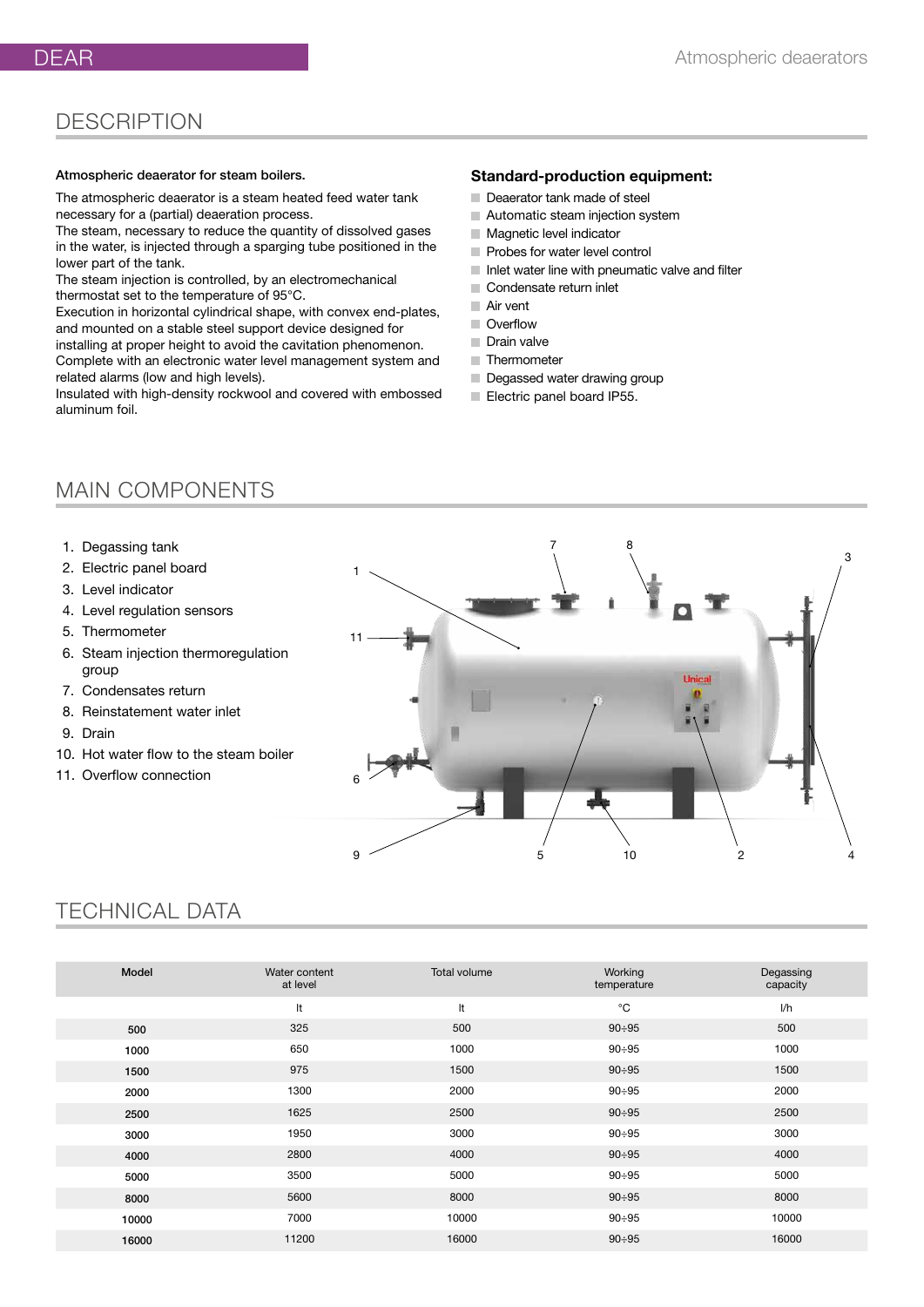## DIMENSIONS





| Model | W    | L    | H    | A    | $\mathsf C$ | E    | Empty weight |
|-------|------|------|------|------|-------------|------|--------------|
|       | mm   | mm   | mm   | mm   | mm          | mm   | kg           |
| 500   | 1045 | 1970 | 1330 | 750  | 4560        | 1000 | 350          |
| 1000  | 1245 | 2400 | 1440 | 950  | 2000        | 1210 | 480          |
| 1500  | 1495 | 2315 | 1690 | 1200 | 1900        | 1460 | 535          |
| 2000  | 1585 | 1935 | 1845 | 1300 | 1880        | 1560 | 580          |
| 2500  | 1585 | 2990 | 1845 | 1300 | 2530        | 1560 | 685          |
| 3000  | 1665 | 3080 | 1915 | 1370 | 2630        | 1630 | 785          |
| 4000  | 1795 | 3060 | 2090 | 1500 | 2610        | 1760 | 970          |
| 5000  | 1995 | 3130 | 2300 | 1700 | 2650        | 2000 | 1080         |
| 8000  | 2085 | 4750 | 2420 | 1800 | 4125        | 2100 | 1650         |
| 10000 | 2085 | 5215 | 2500 | 1800 | 4625        | 2100 | 1760         |
| 16000 | 2385 | 5960 | 2810 | 2100 | 5560        | 2690 | 2450         |

The company reserves the right to modify / adapt the technical and dimensional information of the products included in this catalog, even without notice, in order to improve the quality of the products themselves.